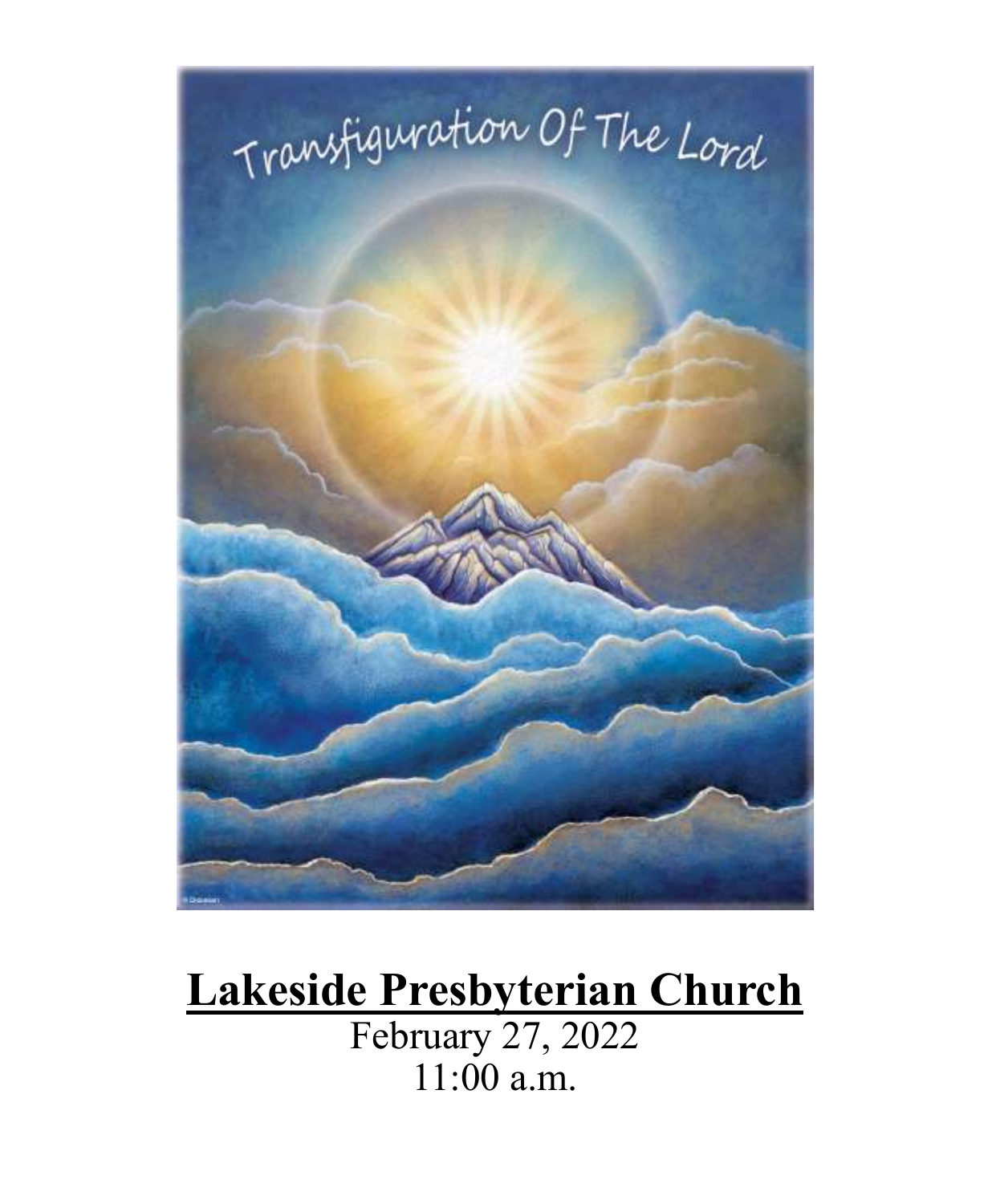# **Lakeside Presbyterian Church Transfiguration of the Lord February 27, 2022**

**ORGAN VOLUNTARY** *Saraband Saraband* **Herbert Howells** 

#### **WELCOME & NEWS OF THE CHURCH**

**INTROIT** *The Lord is King, Enthroned in Might* ELLACOMBE

*O magnify the God of grace who hears his people's cry, and come with songs before his face, exalt his name on high! To see at last, by grace restored from sin and all its stains, the holy mountain of the Lord where God in glory reigns.*

**\*CALL TO WORSHIP** *(based on Psalm 99:1-3)* 

The Lord is Sovereign; let the people tremble in awe. **God is enthroned upon the cherubim; let the earth shake.** The Lord is great in Zion and is high above all peoples. **Proclaim the greatness of the Lord our God, and worship God upon the holy mountain.**

**\*HYMN #666** *O Splendor of God's Glory Bright* PUER NOBIS NASCITUR

#### **\*PRAYER OF ADORATION**

#### **CALL TO CONFESSION**

#### **PRAYER OF CONFESSION**

**God of transfiguration, you meet us in the ordinary as well as the extraordinary moments of life. We seek you in the valleys and on the mountain tops. Yet we admit that too often our eyes are blind to your presence, too often our ears are deaf to your call. When you reach out to us through the cries of the hungry and homeless, too often our hearts shrink from your touch. Forgive us, we pray, and set us free to love and serve.** 

#### **DECLARATION OF FORGIVENESS**

#### **\*PASSING THE PEACE**

The Peace of Christ be with you. **And also with you.**

### **\*GLORIA PATRI** Hymn #581

**CHILDREN'S MOMENT** The Rev. Nancy Ross-Zimmerman

(Please note that children who come forward may be visible to our online audiences.)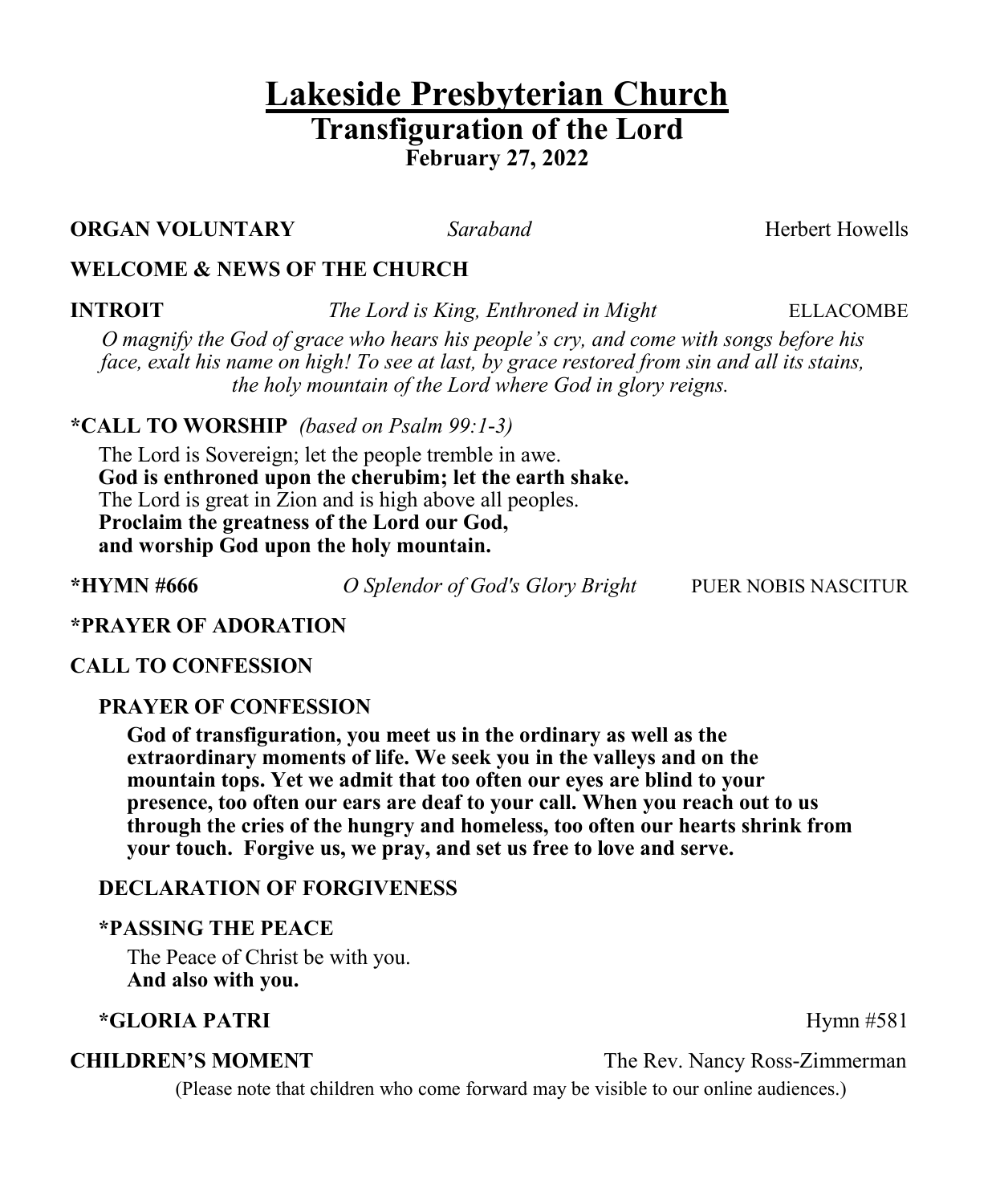#### **OFFERING INVITATION**

*Transform us as you, transfigured, stood apart on Tabor's height. Lead us up our sacred mountains, search us with revealing light. Lift us from where we have fallen, full of questions, filled with fright. Transform us as you, transfigured, once spoke with those holy ones. We, surrounded by the witness of those saints whose work is done, live in this world as your Body, chosen daughters, chosen sons. Transform us as you, transfigured would not stay within a shrine. Keep us from our great temptation, time and truth we quickly bind. Lead us down those daily pathways where our love is not confined.*

#### **\*DOXOLOGY** Hymn #606

**Praise God, from whom all blessings flow; praise God, all creatures here below; praise God above, ye heavenly host; praise Father, Son, and Holy Ghost. Amen.**

#### **\*PRAYER OF DEDICATION**

#### **PRAYER FOR ILLUMINATION**

| <b>OLD TESTAMENT READING</b>                                                                                                                                                                                              | Exodus 34:29-35                                                                                | (O.T. p.80)                    |
|---------------------------------------------------------------------------------------------------------------------------------------------------------------------------------------------------------------------------|------------------------------------------------------------------------------------------------|--------------------------------|
| <b>GOSPEL READING</b>                                                                                                                                                                                                     | Luke 9:28-34                                                                                   | (N.T. p.69)                    |
| <b>ANTHEM</b>                                                                                                                                                                                                             | Anthem for Transfiguration<br><i>This is my Son, my Chosen One. Listen to him!</i> (Luke 9:35) | Paul W. Hofreiter              |
| <b>GOSPEL READING</b><br>For the Word of God in scripture,<br>For the Word of God among us,<br>For the Word of God within us.<br><b>Thanks be to God.</b>                                                                 | Luke 9:36                                                                                      | (N.T. p.70)                    |
| <b>SERMON</b>                                                                                                                                                                                                             |                                                                                                | The Rev. Dr. Louisa W. Umphres |
| *HYMN #191                                                                                                                                                                                                                | We Have Come at Christ's Own Bidding                                                           | <b>BREWER</b>                  |
| <b>PRAYERS OF THE PEOPLE</b><br>The Lord be with you.<br>And also with you.<br>Lift up your hearts.<br>We lift them to the Lord.<br>Let us give thanks to the Lord our God.<br>It is right to give our thanks and praise. |                                                                                                |                                |

**AMEN** Hymn #599

**OFFERTORY** *Transform Us* Sylvia G. Dunstan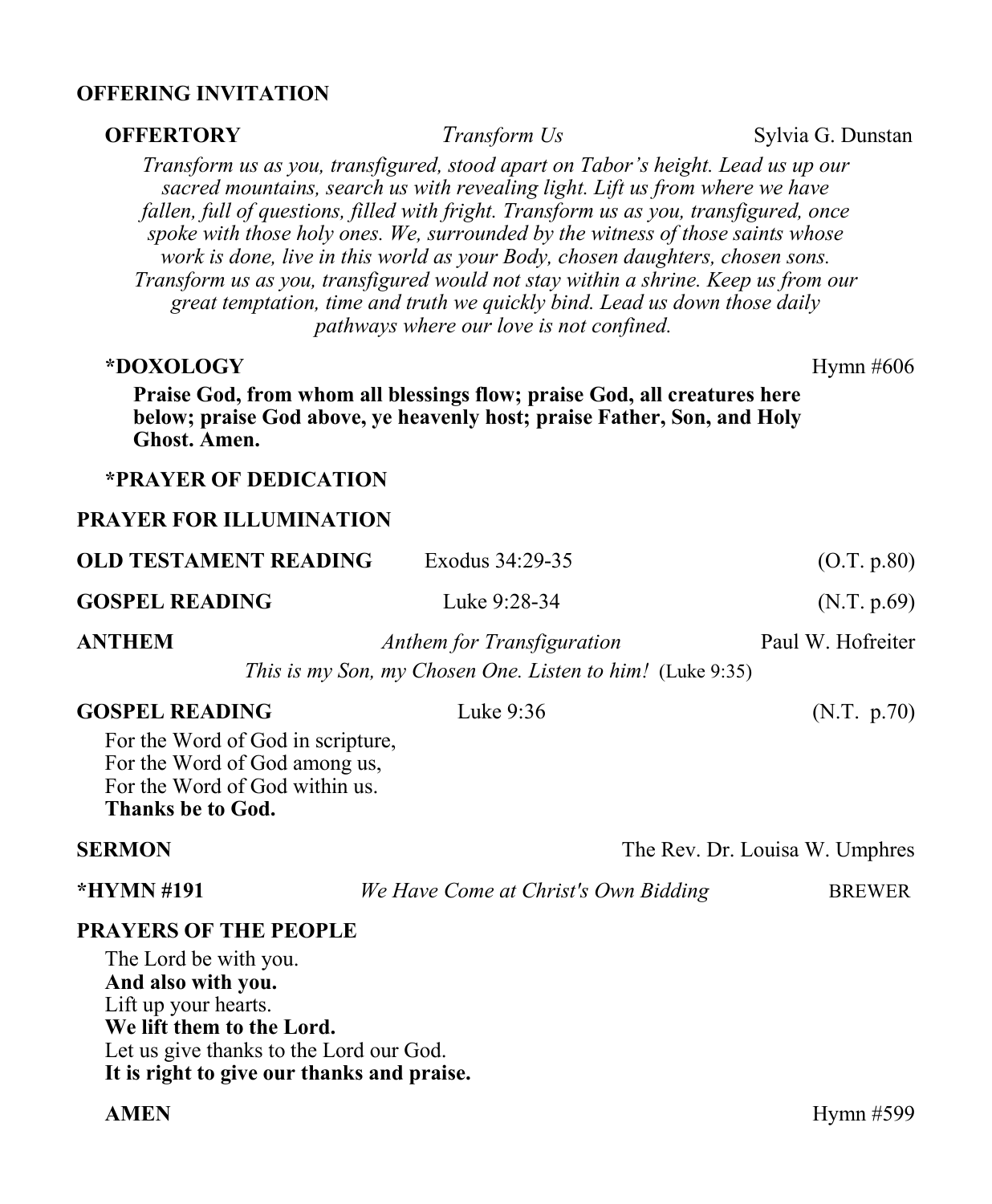#### **THE LORD'S PRAYER**

**Our Father, who art in heaven, hallowed be thy name. Thy kingdom come, thy will be done, on earth as it is in heaven. Give us this day our daily bread and forgive us our debts as we forgive our debtors, and lead us not into temptation, but deliver us from evil. For thine is the kingdom, the power, and the glory, forever. Amen.**

**\*HYMN #33** *Praise the Lord! God's Glories Show* LLANFAIR

### **\*CHARGE AND BENEDICTION**

### **\*OUR BLESSING TO EACH OTHER AR HYD Y NOS**

**May the Lord, our gracious Father, bless you this day; Give you peace and hope and courage, along your way. May you stay within God's keeping, in your waking, in your sleeping. In your joy and in your weeping: God be with you.**

**POSTLUDE** *Sarabande* **Philip Moore** *POSTLUDE* 

*\*Those who are able, please stand*

Permission to podcast/stream the music in this service obtained from ONE LICENSE with license #A-715941. All rights reserved.



Donate

**Lakeside Presbyterian Church, Inc.** 

**Worship · Learn · Serve** 2690 Dixie Highway, Lakeside Park, KY 41017 **Church telephone** 859-341-1963 **Church Office:** Monday through Thursday **10:00 a.m. to 2:00 p.m.**



**News** 

## **www.lakesidechurch.org lakeside@lakesidechurch.org**

**Co-Pastor** The Rev. Nancy Ross-Zimmerman — nancy@lakesidechurch.org **Co-Pastor** The Rev. Louisa W. Umphres — louisa@lakesidechurch.org **Director of Music** Stephanie Nash — snash@lakesidechurch.org **Organist** Thom Miles — thom all the intervalse of the Thom Miles — thom all the intervalse of the intervalse of the intervalse of the intervalse of the intervalse of the intervalse of the intervalse of the intervalse of t **Director of Technology** Peter Teremi— peter@lakesidechurch.org **Financial Assistant** Desma Borland — desma@lakesidechurch.org **Director of Operations** Heather Vest — heather@lakesidechurch.org **Preschool Director** Cindy Sheehan — preschool@lakesidechurch.org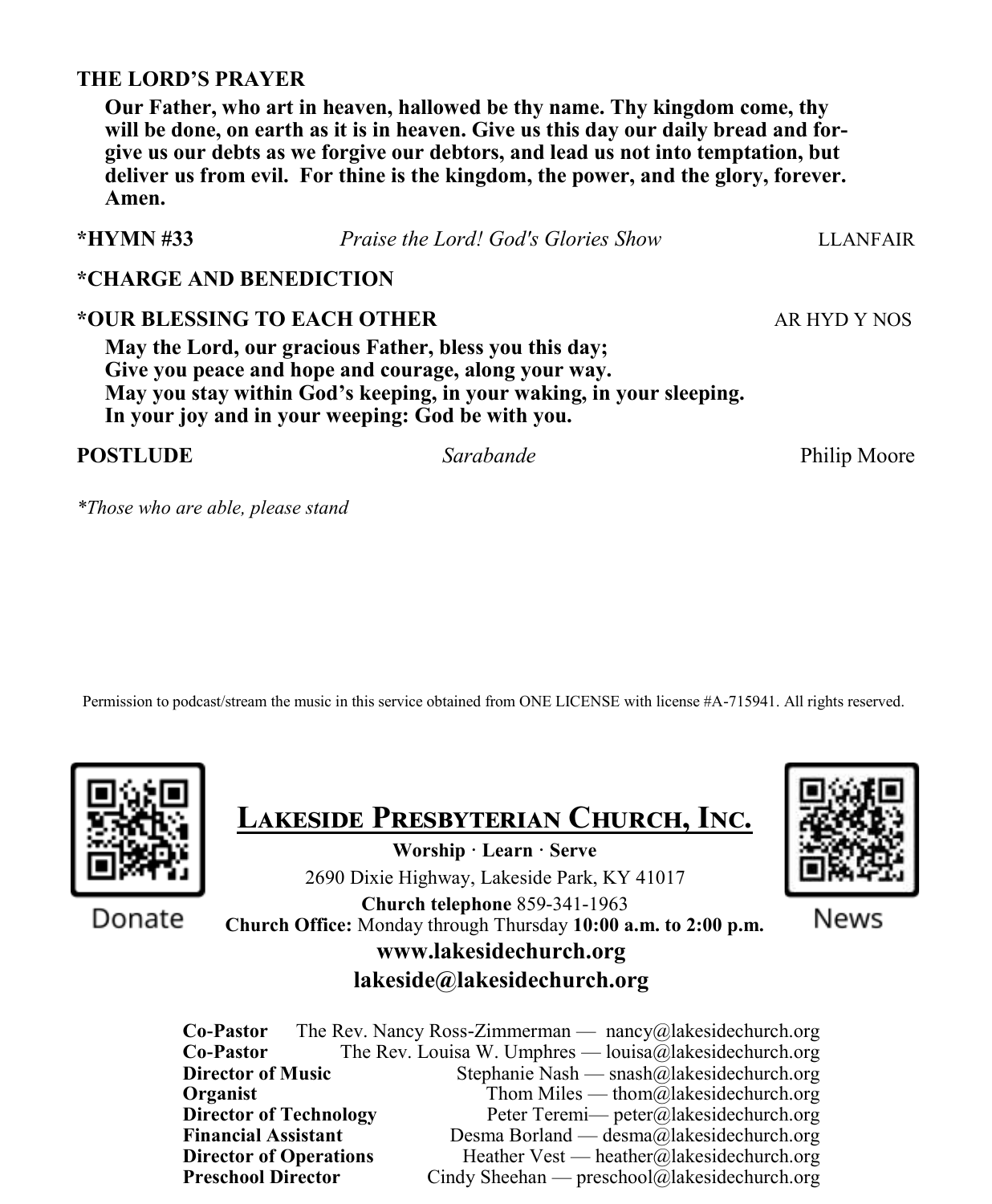

This morning hymn is based on a Latin text attributed to a 4th-century bishop. It weaves various images of Christ as Light with light-based descriptions of each day's passing. It is set to a dance-like tune from at least the 15th century that enhances the energy in the text.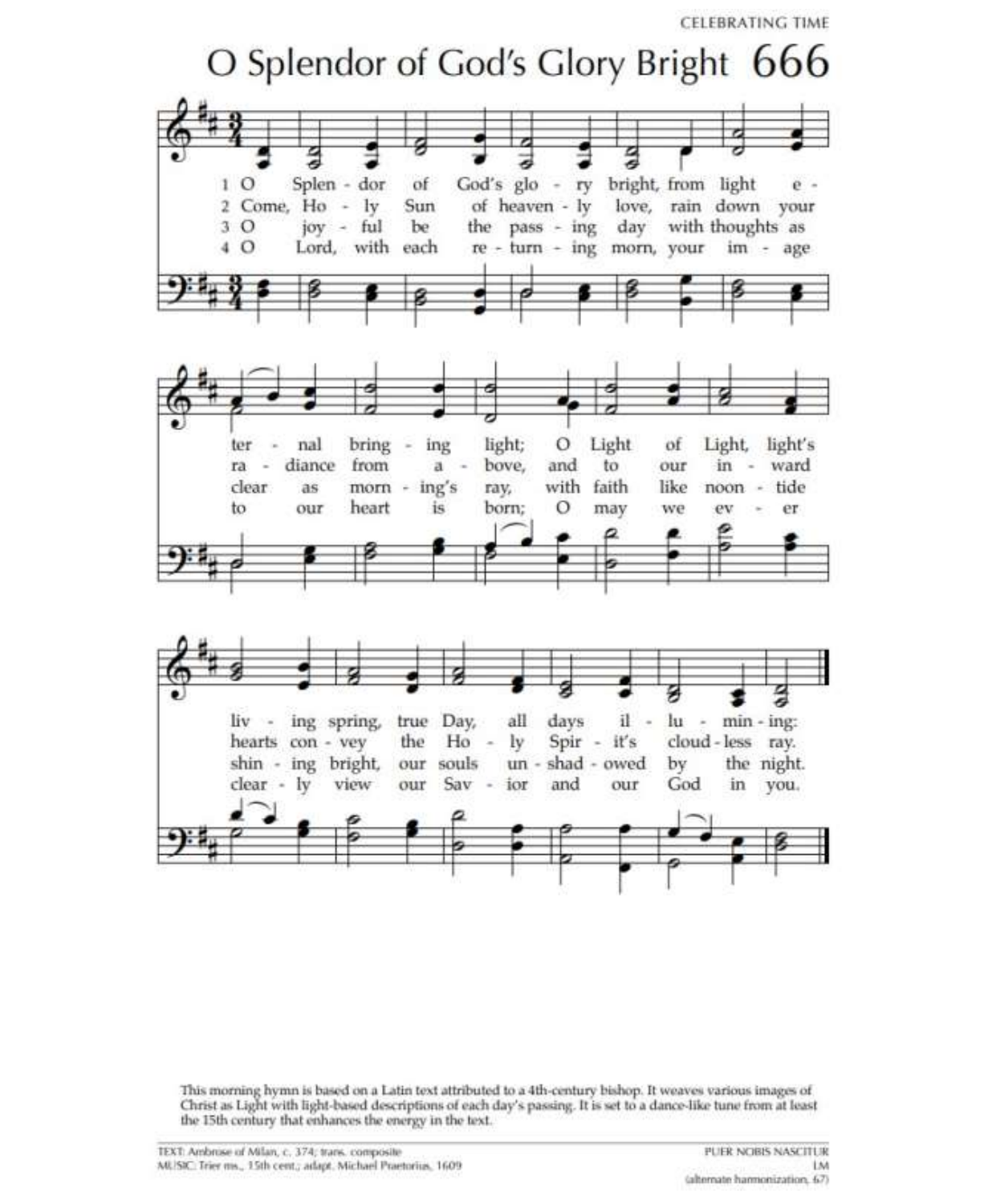

Guitar chords do not correspond with keyboard harmony.

Through this Transfiguration hymn runs an implicit comparison between the attitudes and assumptions of the three disciples on that mountain and the expectations of present-day Christians as they gather for worship. This event is reported in Matthew 17:1-9/Mark 9:2-9/Luke 9:28-36.